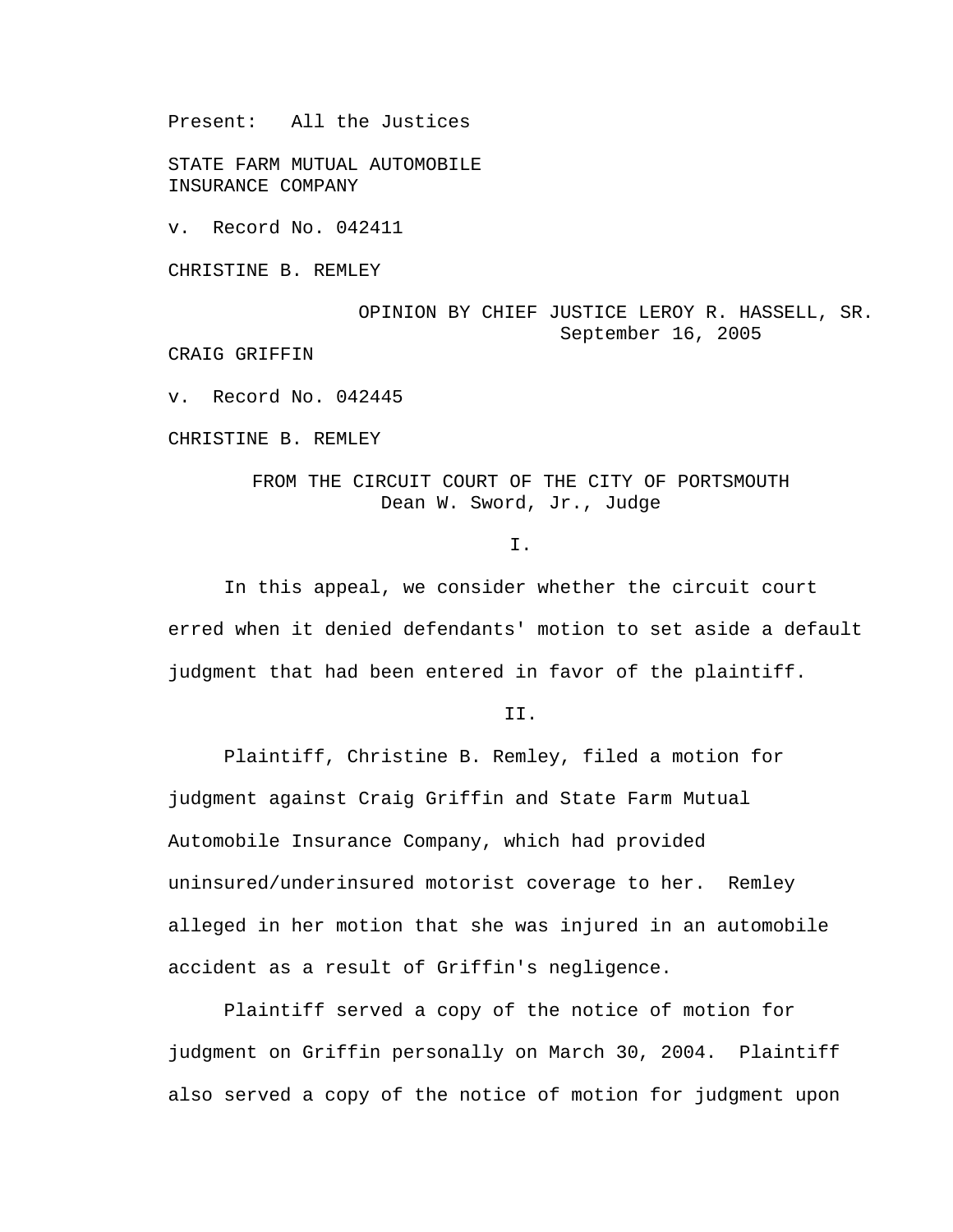State Farm's registered agent on April 5, 2004. Neither Griffin nor State Farm filed timely responsive pleadings to plaintiff's motion for judgment.

On May 3, 2004, plaintiff's counsel, Morris H. Fine, appeared in the circuit court, presented evidence, and obtained a default judgment in the amount of \$150,000 with interest and costs against Griffin. The circuit court erroneously stated in its order: "ADJUDGED, ORDERED, and DECREED that judgment be and hereby is granted to the plaintiff, Craig Griffin, against the defendant," even though Remley was the plaintiff and Griffin was the defendant. Also on May 3, State Farm hand-delivered a grounds of defense to the clerk of the circuit court. That same day, counsel for State Farm propounded interrogatories and requests for production of documents to plaintiff by forwarding the discovery to Fine. On June 2, 2004, counsel for State Farm forwarded four attorney-issued subpoenas duces tecum to various custodians of plaintiff's medical records. Counsel for State Farm forwarded copies of this discovery to Fine.

On June 8, 2004, counsel for State Farm forwarded a motion to compel plaintiff to respond to the interrogatories and requests for production of documents because plaintiff had not done so. Counsel for State Farm certified in his motion to compel that he had "in good faith conferred or attempted to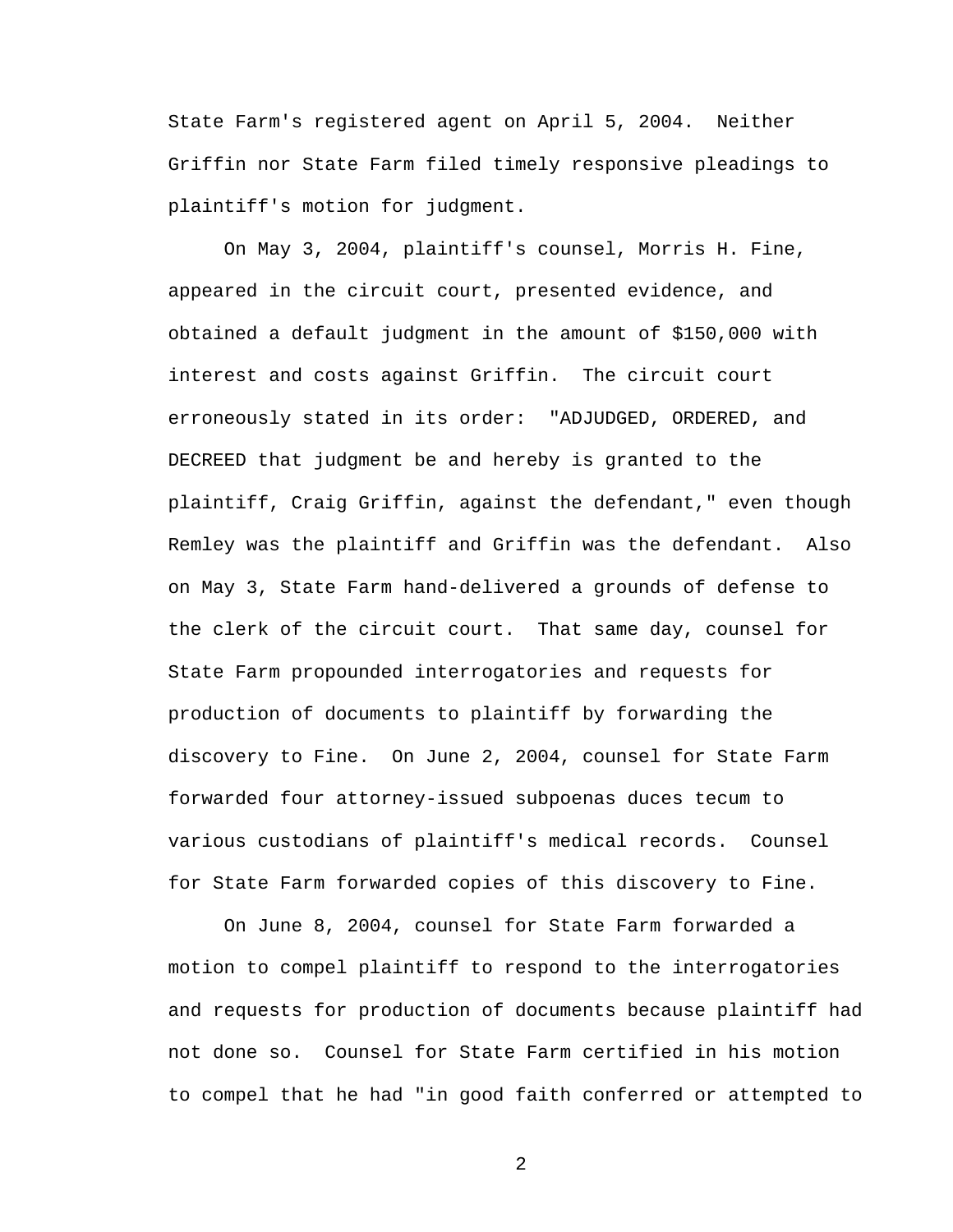confer with counsel [Fine] in an effort to resolve this dispute without court action." Also on June 8, 2004, Fine sent the following letter to counsel for State Farm:

"Dear [Mr. Dawson]:

 "On May 3, 2004, a default order was entered by Judge Sword. Since 21 days has [sic] gone by during which the Court could set aside and 30 days have gone by without an appeal, demand is hereby made to pay in accordance with the contract. I enclose a certified copy of the Order entered.

"Very truly yours,

"[Signed]

"Morris H. Fine"

 Relying upon Code § 8.01-428, State Farm filed a motion to set aside the default judgment on June 10, 2004. The court conducted an evidentiary hearing, and the following evidence was adduced. Griffin testified that he was personally served a copy of the notice of motion for judgment on March 30, 2004. When the accident occurred that is the subject of the default judgment, Griffin was operating his daughter's car. He knew the name of his daughter's automobile insurance broker.

 After Griffin received the notice of motion for judgment, he placed five or six telephone calls to Fine's office. Griffin stated:

"Five to six times I called. Someone would just answer. Messages were left, not like with an answering service but like a voice mail; and on one or two occasions I spoke with somebody. I guess the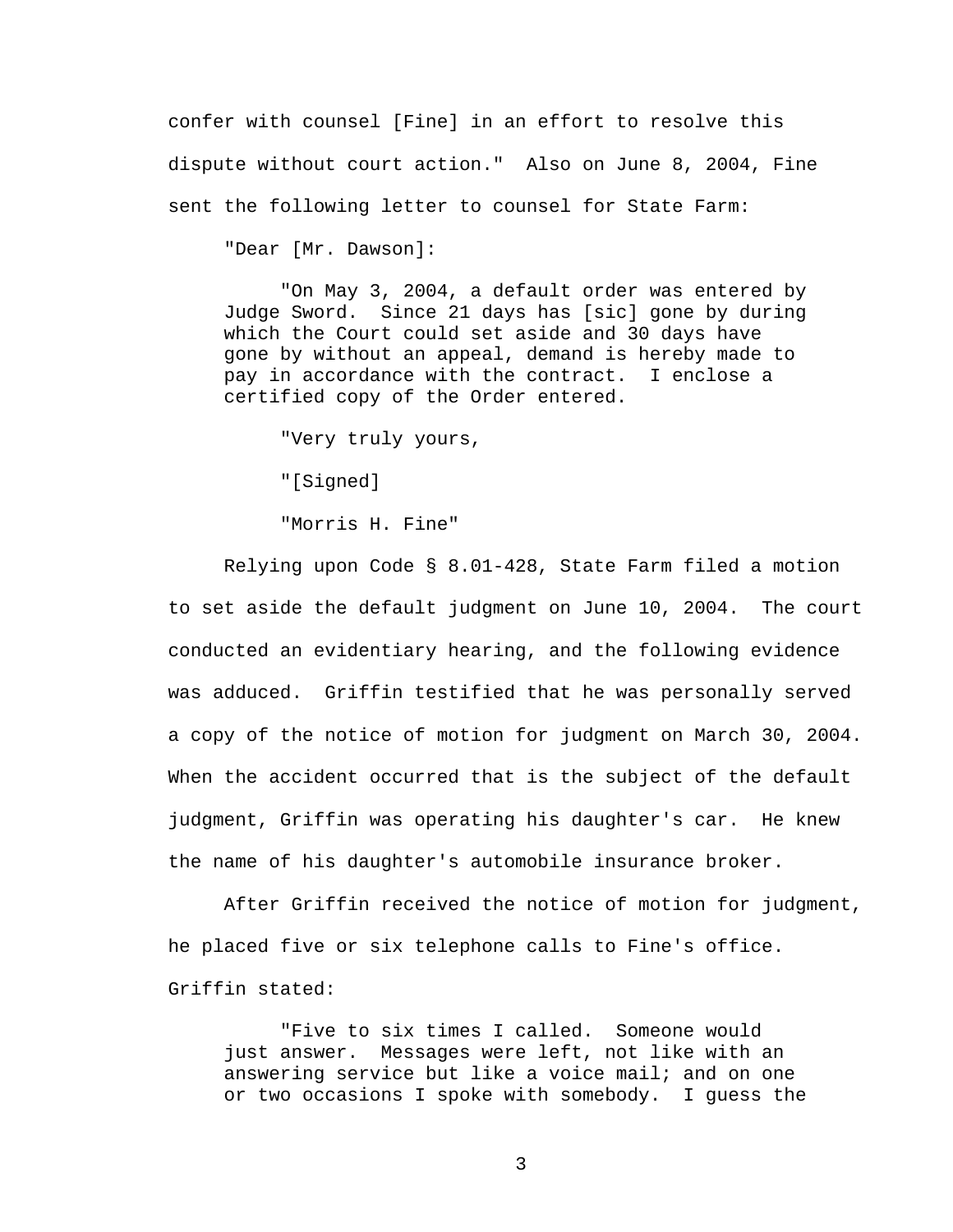secretary, receptionist or somebody, and they explained to me that this was something that was going to be dealt with due to insurance, so I in turn said okay, what should I do. They said well, there's nothing you can do. What you need to do is contact the insurance people if you know them and I said I don't know, but I knew that I knew the information to be given to an insurance person and I did call Mr. Halloran, which at the time after the accident was the representation that I had."

 Griffin also spoke to his own lawyer whom he identified as Mr. Halloran. Halloran represented Griffin for traffic offenses related to the accident. Describing his conversation with Halloran, Griffin stated:

"Mr. Halloran . . . said well, it is not really something that I'm involved in because after we were not given any settlement of any kind and they had received a letter he said well, pertaining to that letter that I received from the insurance company or State Farm that you're not to get any payment. I thought well, if I'm not receiving any, then that was really the end of it."

Griffin described another conversation that he had with

an employee of Fine's office:

"I called over to Mr. Fine's office and explained to the lady who answered the phone that she can contact Mr. Halloran who was representing me. He would give her any information that she would need. And, again, I was just told the same as I was before, the insurance company will take care of it as well as -- I'll be honest. State Farm's lady, Ms. Donovan, told me the same thing. This is not my issue of what I need to do. If it was insurance involved then they will handle it. So as far as to what my understanding right now is that it's something different. That's really all I can say in reference to it. I did try to find out what was going on, but I didn't come because it was my assumption that it was going to be dealt with by the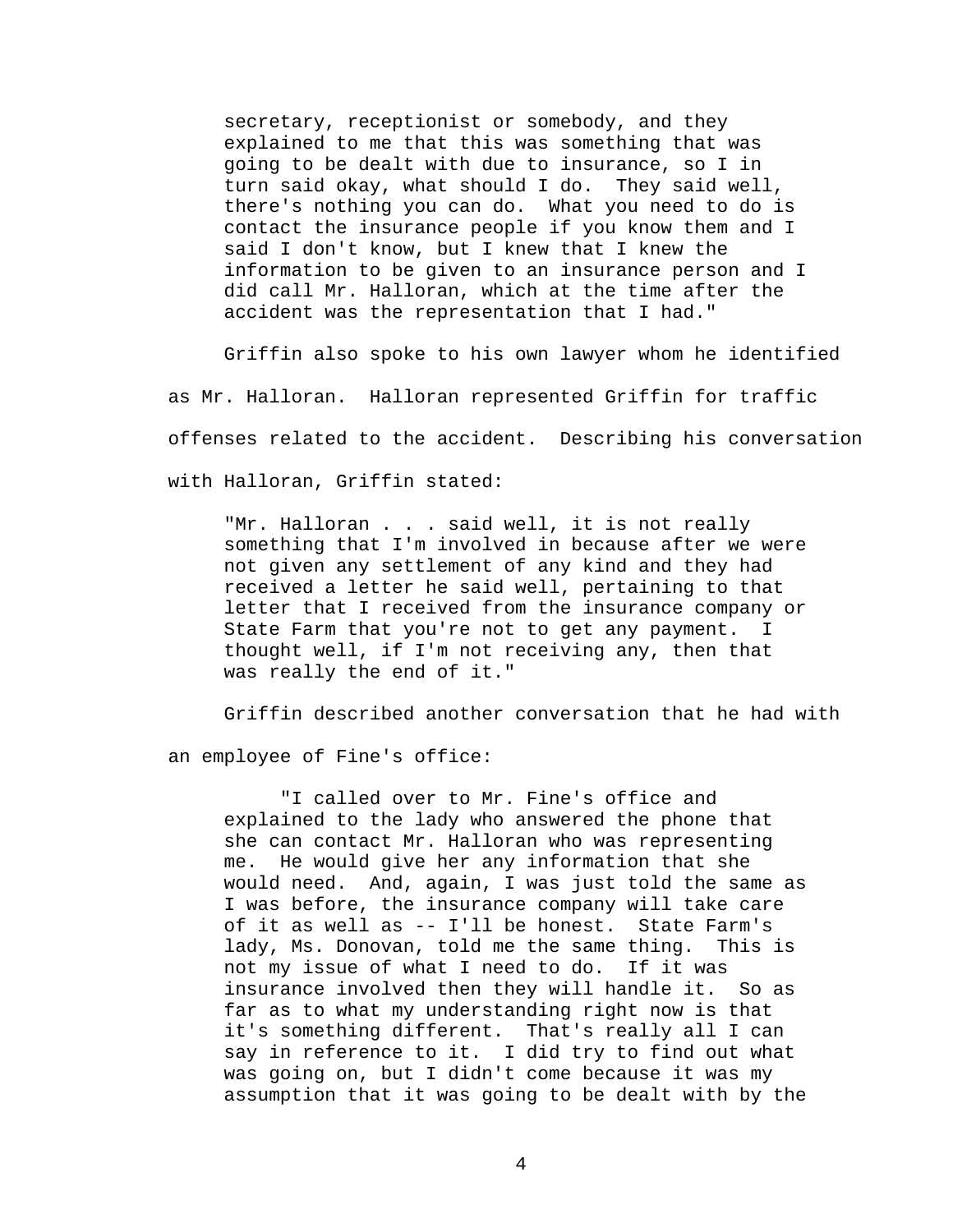insurance people because, like I said, I thought it was all over with."

 Griffin spoke with Ms. Donovan, State Farm's representative, after the accident. Griffin stated:

"I explained to her that I received some papers for a lawsuit. I didn't give no dollar amount or anything like that. I explained to her where it came from. I gave her this case number that I had gotten on a letter from State Farm who had sent me the letter when they had denied my claim for any type of judgment or funds, and I gave her that and she pulled the file up and when she pulled it up she said well, this is an insurance matter really. I don't know why you're being, you know, brought up on judgment. She said to me also, as I stated, this will be handled by the insurance people."

Griffin testified that he relied upon Donovan's statement that "the insurance people will deal with this."

Upon consideration of the evidence and argument of counsel, the circuit court found that even though State Farm and Griffin were properly served with notice of the motion for judgment, they did not file responsive pleadings timely. The court stated that it had entered the default judgment on May 3, 2004, and the court ruled that it lost jurisdiction on May 24, 2004, pursuant to Rule 1:1.

Relying upon Code § 8.01-428, the circuit court corrected the default judgment order to reflect "a scrivener's error." The corrected order identified Remley as the plaintiff. The court concluded that its act of entering the corrected judgment order did not extend the court's jurisdiction to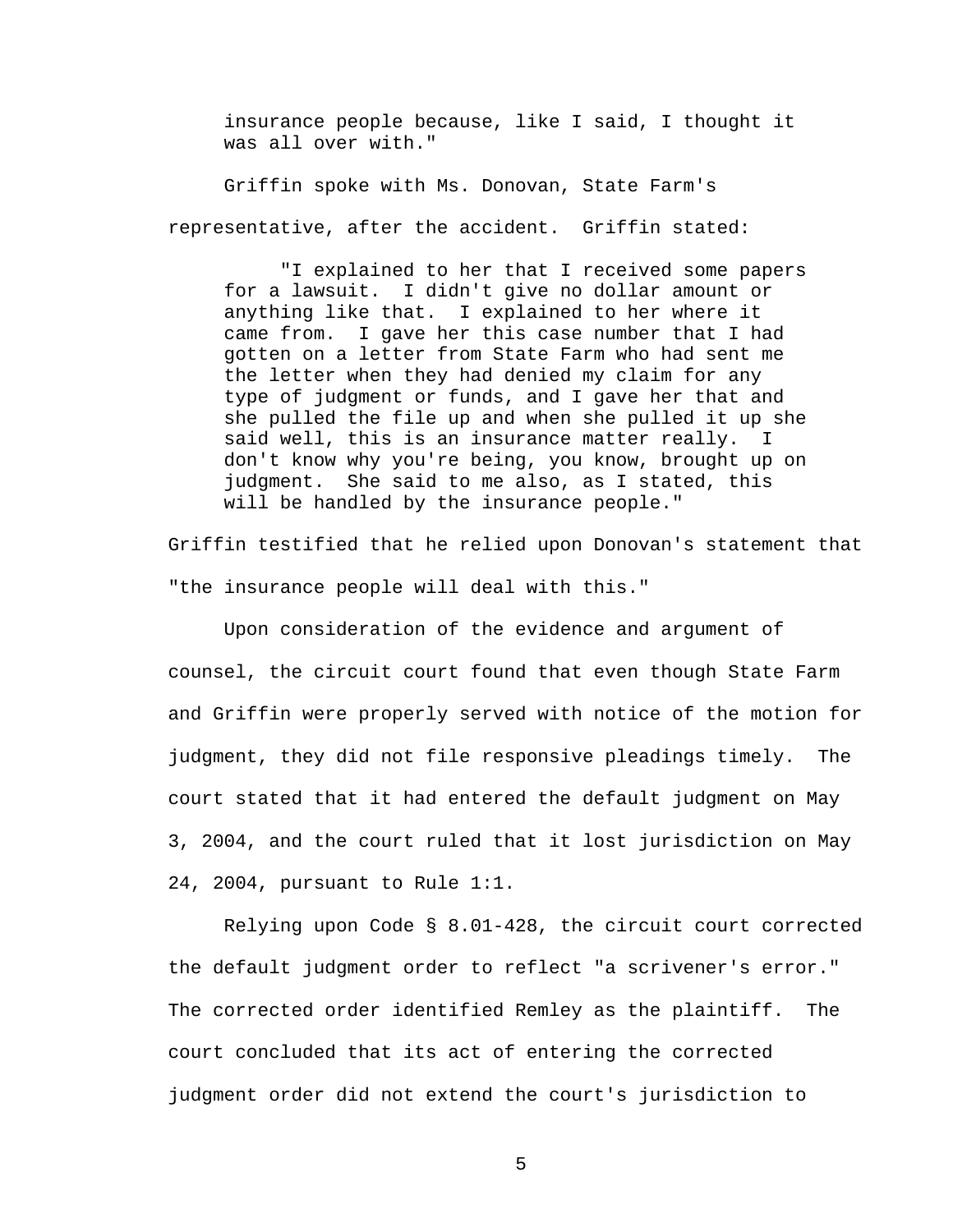either grant the defendants leave to file a late grounds of defense or their motion to set aside the default judgment on grounds other than those contained in Code § 8.01-428. State Farm and Griffin appeal.

III.

A.

Code § 8.01-428 states in relevant part:

 **"§ 8.01-428. Setting aside default judgments; clerical mistakes; independent actions to relieve party from judgment or proceedings; grounds and time limitations. –** 

"A. Default judgments and decrees pro confesso; summary procedure. – Upon motion of the plaintiff or judgment debtor and after reasonable notice to the opposite party, his attorney of record or other agent, the court may set aside a judgment by default or a decree pro confesso upon the following grounds: (i) fraud on the court, (ii) a void judgment, (iii) on proof of an accord and satisfaction. Such motion on the ground of fraud on the court shall be made within two years from the date of the judgment or decree.

 "B. Clerical mistakes. – Clerical mistakes in all judgments or other parts of the record and errors therein arising from oversight or from an inadvertent omission may be corrected by the court at any time on its own initiative or upon the motion of any party and after such notice, as the court may order. During the pendency of an appeal, such mistakes may be corrected before the appeal is docketed in the appellate court, and thereafter while the appeal is pending such mistakes may be corrected with leave of the appellate court.

 "C. Failure to notify party or counsel of final order. – If counsel, or a party not represented by counsel, who is not in default in a circuit court is not notified by any means of the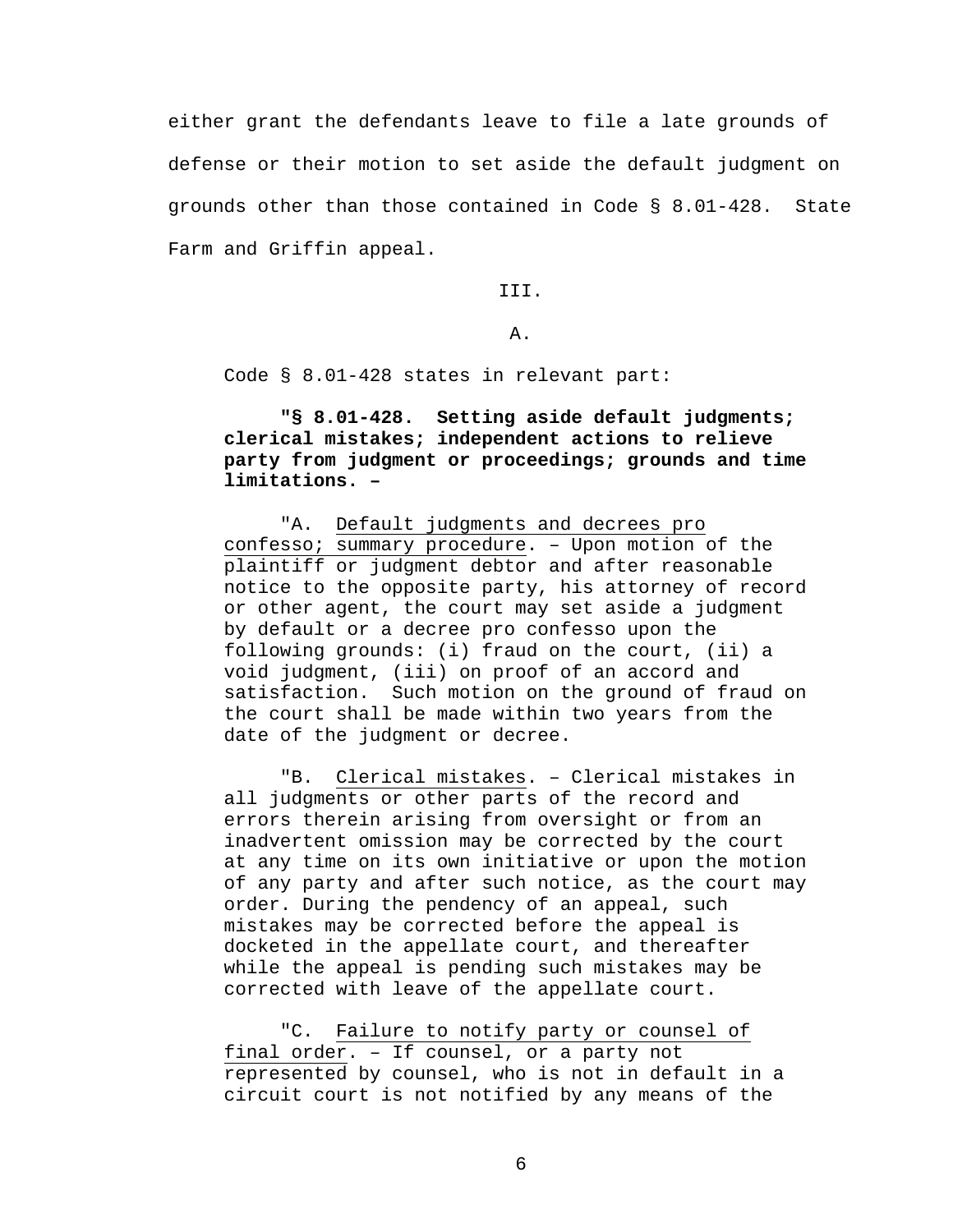entry of a final order and the circuit court is satisfied that such lack of notice (i) did not result from a failure to exercise due diligence on the part of that party and (ii) denied that party an opportunity to file an appeal therefrom, the circuit court may, within sixty days of the entry of such order, grant the party leave to appeal. The computation of time for noting and perfecting an appeal shall run from the entry of such order, and such order shall have no other effect.

 Relying upon Code § 8.01-428 and our decision in National Airlines v. Shea, 223 Va. 578, 292 S.E.2d 308 (1982), State Farm and Griffin contend that plaintiff's counsel committed a fraud upon the court and, therefore, the circuit court should have set aside the default judgment. We disagree.

In National Airlines, two passengers who lost their luggage during a trip filed an action against National Airlines, Inc., which was represented by counsel. National Airlines' counsel spoke with plaintiffs' counsel by telephone, and they agreed to a continuance of the trial date.

 During a subsequent conversation, counsel for National Airlines informed plaintiffs' counsel that National Airlines was exempt from liability. Counsel for National Airlines requested another extension of the trial date and plaintiffs' counsel agreed. Subsequently, National Airlines' counsel submitted a letter to plaintiffs' counsel and reasserted National Airlines' defense: "I hope that this letter and the Warsaw Convention provide you with sufficient grounds to drop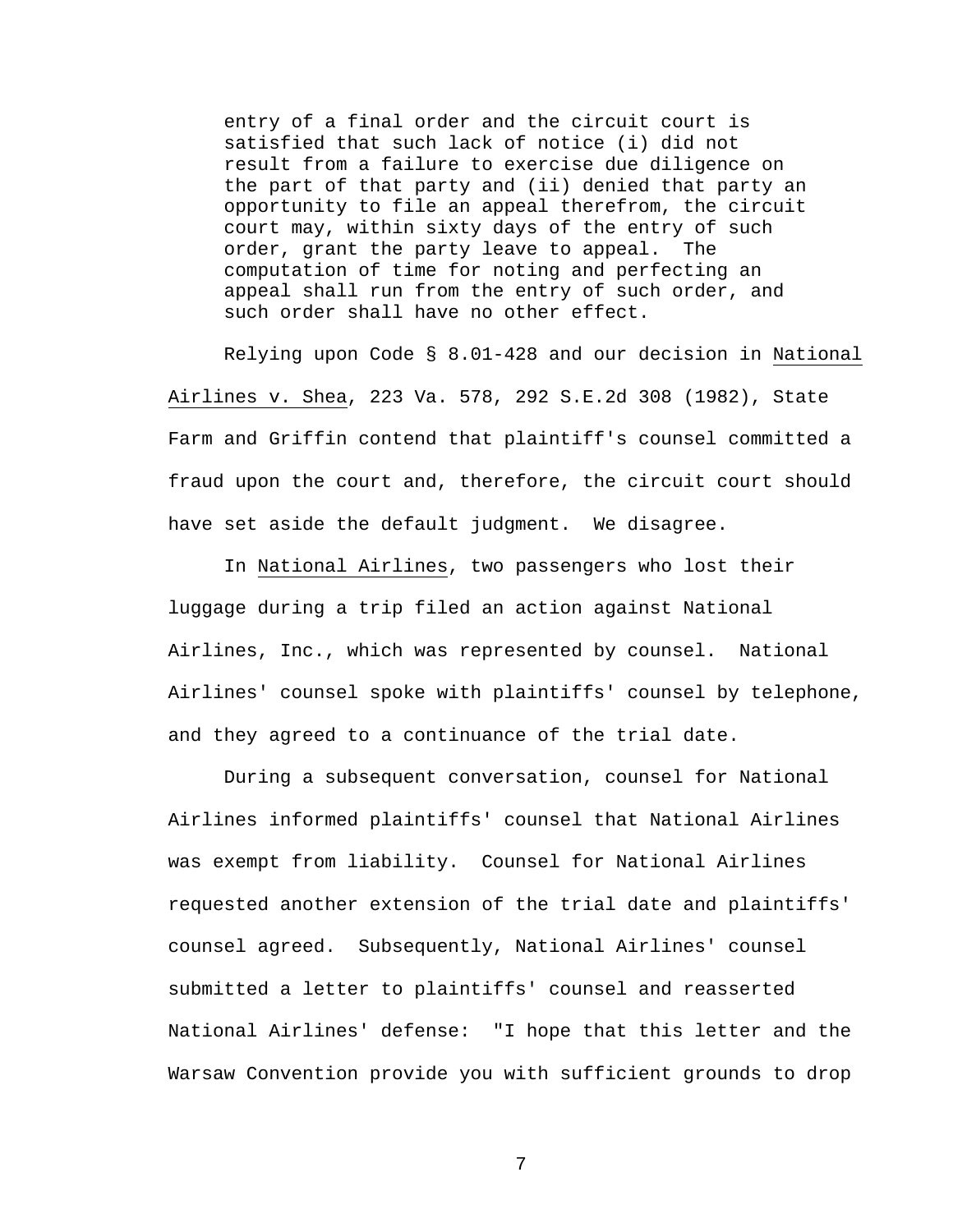your suit against National. If so, please let me know. If not, I understand that you will grant me a further two-week extension in which to respond to your Motion for Judgment." 223 Va. at 581, 292 S.E.2d at 309.

 Six days later, plaintiffs' counsel obtained a default judgment against National Airlines in the general district court. The general district court judge asked plaintiffs' counsel about the defendant's "position" in the litigation, and plaintiffs' counsel did not inform the court about the substance of National Airlines' letter. Furthermore, plaintiffs' counsel waited until the expiration of the 10-day period for appeal, Code § 16.1-97, and the 30-day period for a new trial, former Code § 16.1-97, to expire. Then, plaintiffs sought execution by levy on National Airlines' property in Virginia.

We set aside the default judgment that had been entered in favor of the plaintiffs because we concluded that their counsel had committed a fraud upon the court. We stated:

 "On July 26, 1979, when the district court judge asked Mr. McNamara [plaintiffs' counsel] about the defendant, [the judge] was entitled to a full, fair, and truthful answer. Mr. McNamara, although he may not have actually agreed to a continuance, knew that [National Airlines] thought that he had. His response was a disingenuous half-truth. He had a duty to be aboveboard with the court and fair with opposing counsel. Further, Mr. McNamara failed to call the court's attention to the applicability of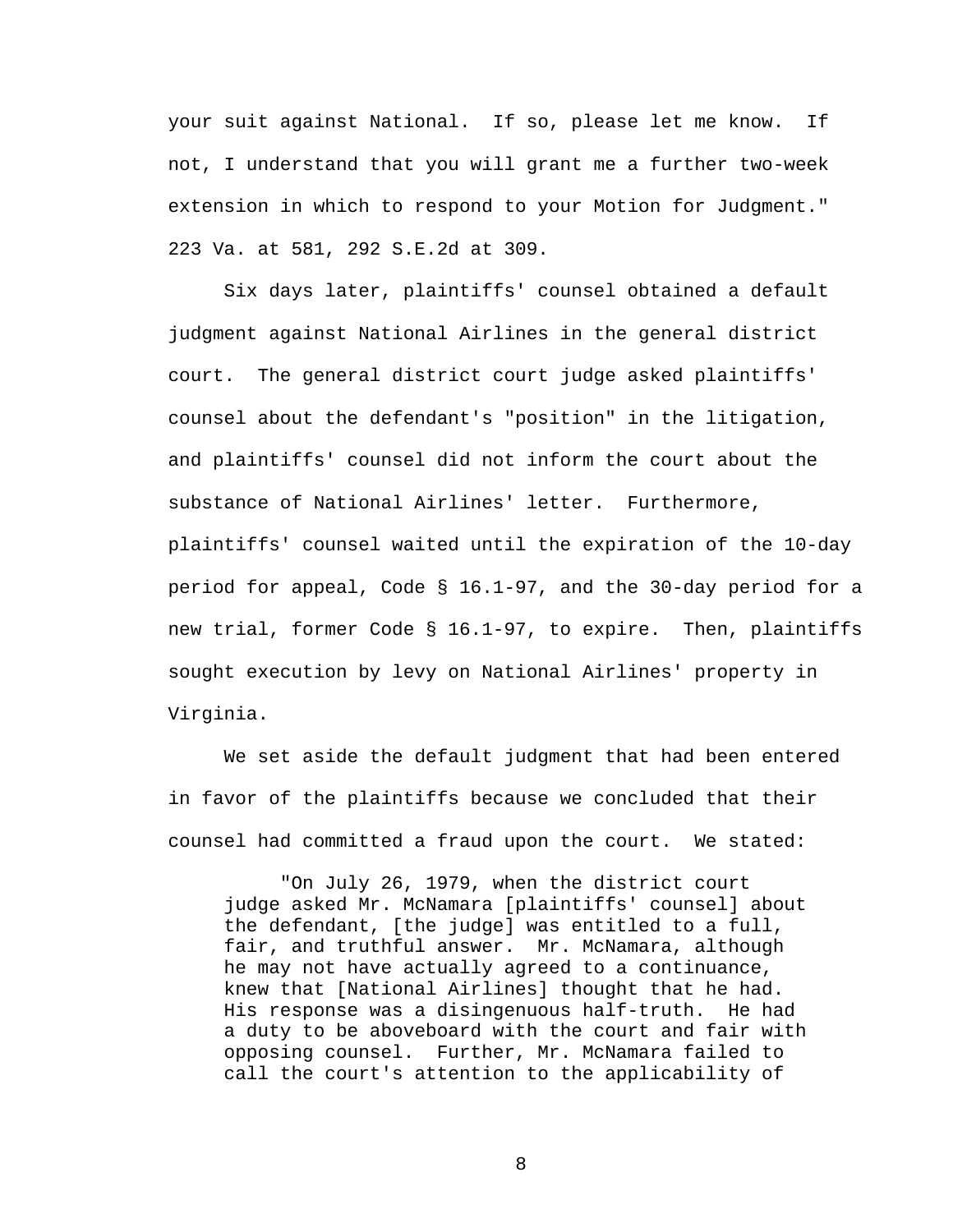the Warsaw Convention, which he knew to be adverse to his clients' position."

223 Va. at 582-83, 292 S.E.2d at 310.

Additionally, we have stated that "[f]ew courts have discussed the factors that must be proven when deciding whether a fraud has been committed upon a court. However, a controlling factor is 'whether the misconduct tampers with the judicial machinery and subverts the integrity of the court itself.' " Owens-Corning Fiberglas Corp. v. Watson, 243 Va. 128, 142, 413 S.E.2d 630, 638 (1992).

 In Jones v. Willard, 224 Va. 602, 607, 299 S.E.2d 504, 508 (1983), we stated that, "[t]he judgment of a court, procured by intrinsic fraud, i.e., by perjury, forged documents, or other incidents of trial related to issues material to the judgment, is voidable by direct attack at any time before the judgment becomes final; the judgment of a court, procured by extrinsic fraud, i.e., by conduct which prevents a fair submission of the controversy to the court, is void and subject to attack, direct or collateral, at any time." Accord Rowe v. Coal Corp., 197 Va. 136, 143, 87 S.E.2d 763, 767-68 (1955); O'Neill v. Cole, 194 Va. 50, 56-57, 72 S.E.2d 382, 385-86 (1952); McClung v. Folks, 126 Va. 259, 268- 74, 101 S.E. 345, 347-49 (1919).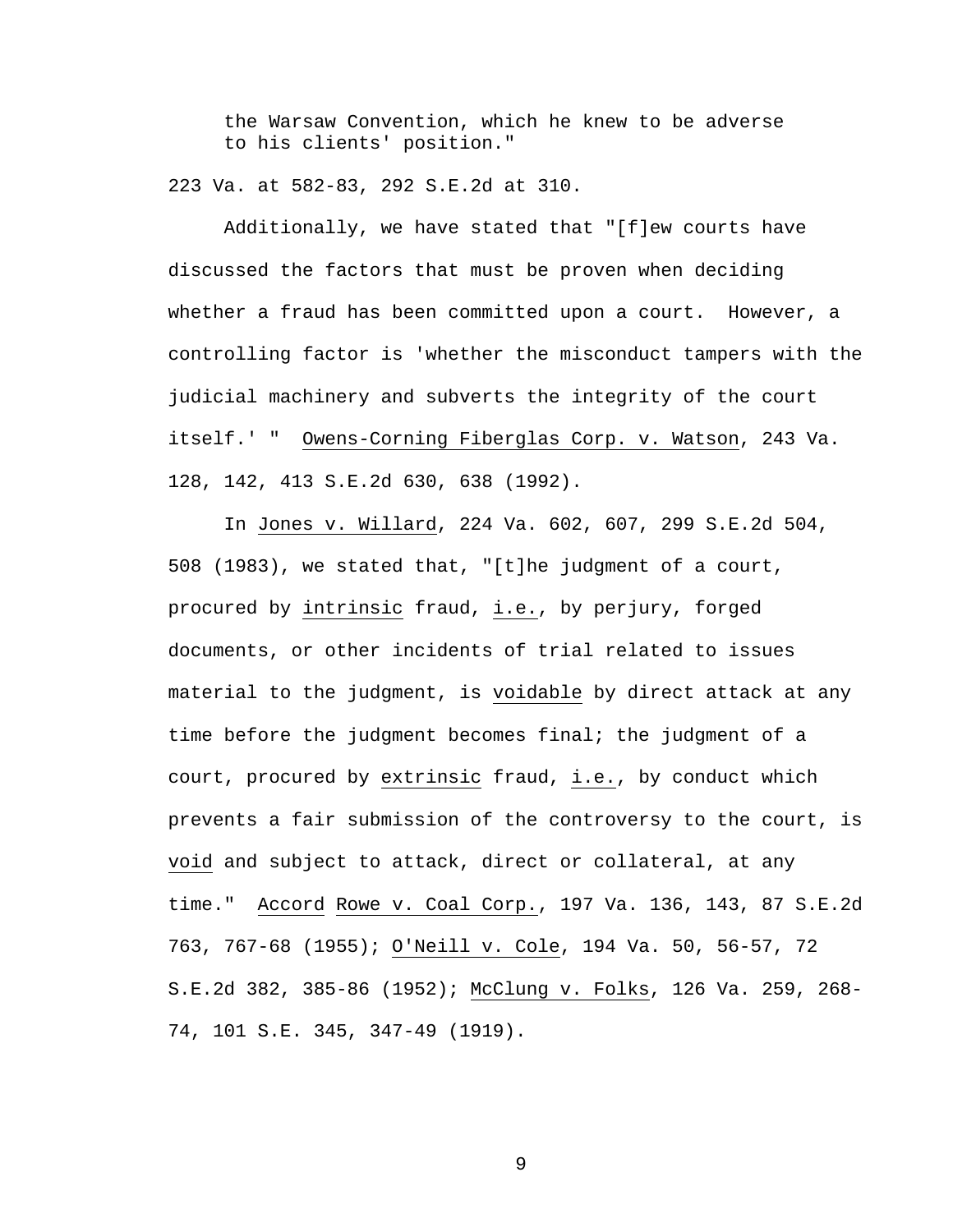In the present appeal, unlike the facts in National Airlines, plaintiff's counsel, Fine, did not commit a fraud upon the court. Fine's acts, which we do not approve or condone, did not hinder, affect, or impair the ability of State Farm or Griffin to respond timely to the notice of motion for judgment. State Farm was served with the notice of motion for judgment and simply failed to respond timely. And, we note that Griffin actually spoke to State Farm's representative and informed her that he had been served with a notice of motion for judgment.

 Even though Griffin made numerous telephone calls to Fine's office, and a receptionist "explained to [him] that this was something that was going to be dealt with due to insurance," these acts do not constitute a fraud upon a court. Whatever inferences might arise from the conversation between Griffin and Fine's employee do not constitute misconduct that tampered with the judiciary's machinery and subverted the integrity of the court itself. And, we note that the circuit court found that Fine had not perpetrated a fraud upon that court.

B.

 We also reject the defendants' contention that plaintiff committed acts of actual or constructive fraud upon them. We have held that "a litigant who prosecutes a cause of action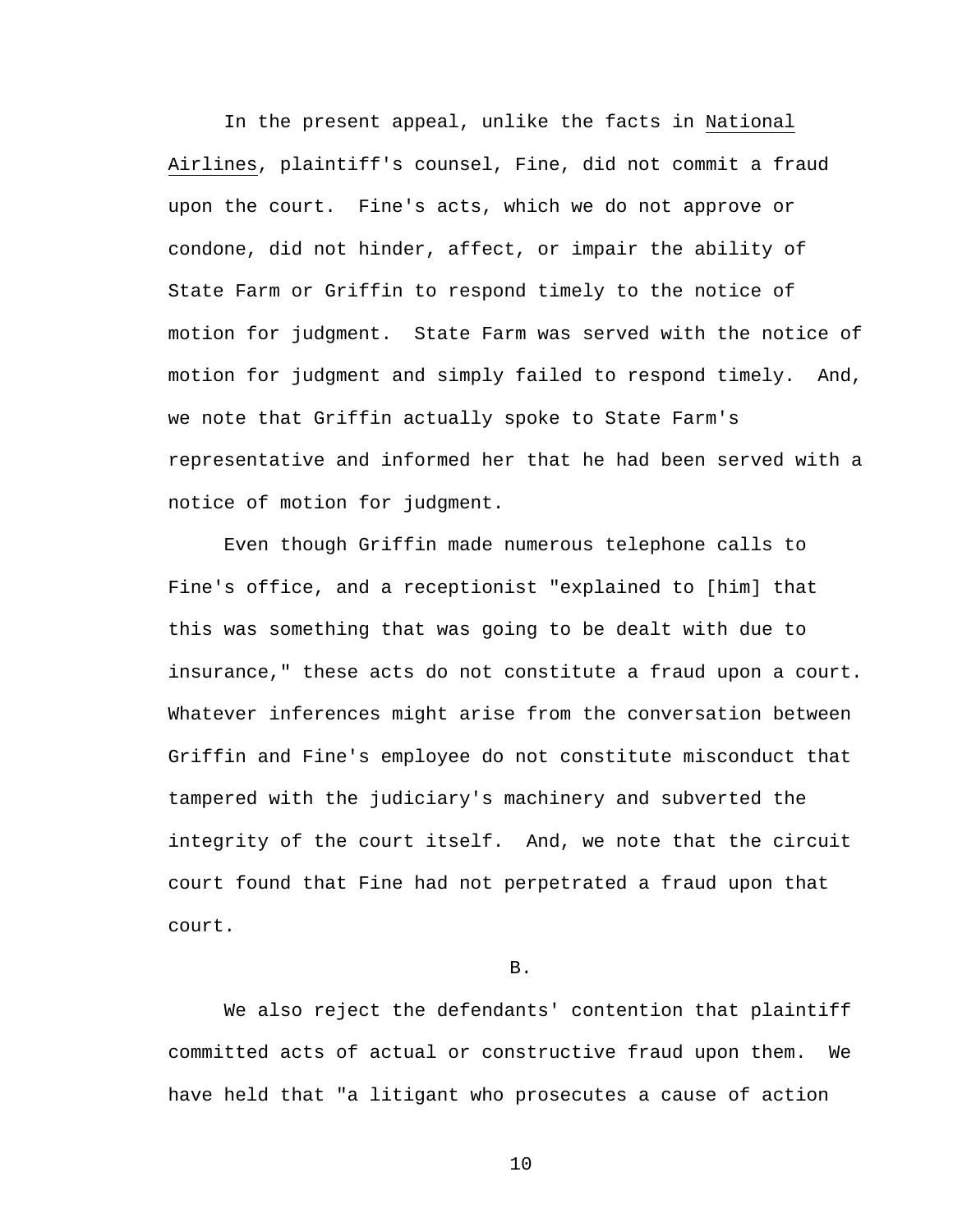for actual fraud must prove by clear and convincing evidence: (1) a false representation, (2) of a material fact, (3) made intentionally and knowingly, (4) with intent to mislead, (5) reliance by the party misled, and (6) resulting damage to the party misled." Prospect Development Co. v. Bershader, 258 Va. 75, 85, 515 S.E.2d 291, 297 (1999) (emphasis added) (quoting Bryant v. Peckinpaugh, 241 Va. 172, 175, 400 S.E.2d 201, 203 (1991)); Cohn v. Knowledge Connections, Inc., 266 Va. 362, 367, 585 S.E.2d 578, 581 (2003); Davis v. Marshall Homes, Inc., 265 Va. 159, 165, 576 S.E.2d 504, 506 (2003); Winn v. Aleda Construction Co., 227 Va. 304, 308, 315 S.E.2d 193, 195 (1984).

Plaintiff's counsel did not commit an act of actual fraud because Griffin did not rely upon any statement made by Fine's receptionist. Griffin testified that Fine's receptionist told him that what he needed to do was to "contact the insurance people if you know them." Griffin also testified that he knew the name of his daughter's insurance broker who was involved in the issuance of the automobile liability policy for the vehicle that Griffin operated when the accident occurred. And, just as significant, after Griffin spoke to someone in Fine's office, Griffin also spoke to an employee of State Farm. As we have already noted, Griffin testified as follows: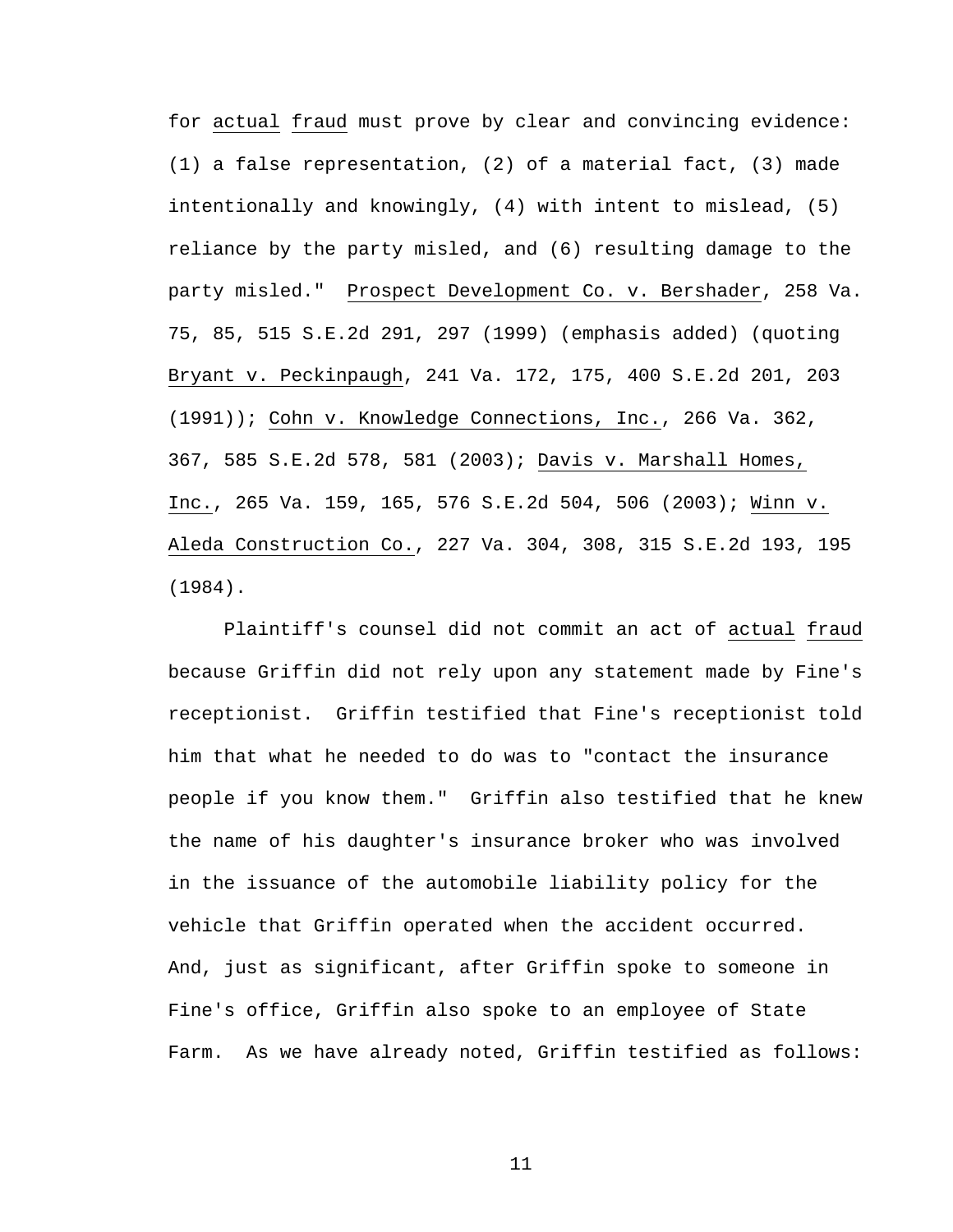"I called over to Mr. Fine's office and explained to the lady who answered the phone that she can contact Mr. Halloran who was representing me. He would give her any information that she would need. And, again, I was just told the same as I was before, the insurance company will take care of it as well as – I'll be honest. State Farm's lady, Ms. Donovan, told me the same thing."

Griffin also stated:

"I explained [to Donovan, State Farm's employee], that I received some papers for a lawsuit. I didn't give no dollar amount or anything like that. I explained to her where it came from. I gave her this case number that I had gotten on a letter from State Farm who had sent me the letter when they had denied my claim for any type of judgment or funds, and I gave her that and she pulled the file up and when she pulled it up she said well, this is an insurance matter really. I don't know why you're being, you know, brought up on judgment. She said to me also, as I stated, this will be handled by the insurance people."

And, Griffin testified that he relied upon Donovan's statements.

 In Prospect Development Co., we also discussed the elements of a cause of action for constructive fraud. We stated:

 " 'The elements of a cause of action for constructive fraud are a showing by clear and convincing evidence that a false representation of a material fact was made innocently or negligently, and the injured party was damaged as a result of his reliance upon the misrepresentation.' Evaluation Research Corp. v. Alequin, 247 Va. 143, 148, 439 S.E.2d 387, 390 (1994); accord Nationwide Mut. Ins. Co. v. Hargraves, 242 Va. 88, 92, 405 S.E.2d 848, 851 (1991); Kitchen v. Throckmorton, 223 Va. 164, 171, 286 S.E.2d 673, 676 (1982). Additionally, '[a] finding of . . . constructive fraud requires clear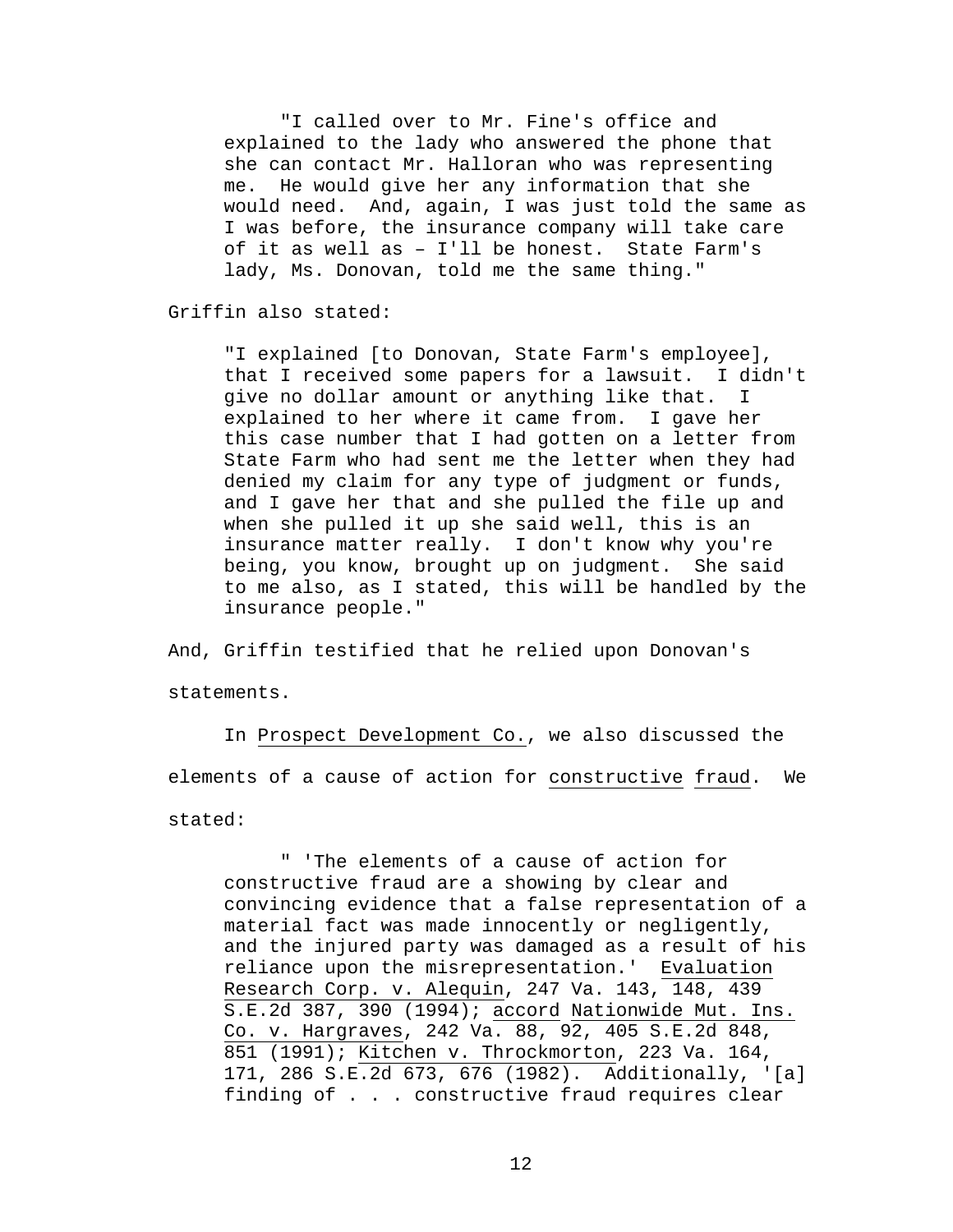and convincing evidence that one has represented as true what is really false, in such a way as to induce a reasonable person to believe it, with the intent that the person will act upon this representation. Alequin, 247 Va. at 148, 439 S.E.2d at 390.' Mortarino v. Consultant Eng. Services, 251 Va. 289, 295, 467 S.E.2d 778, 782 (1996)."

258 Va. at 86, 515 S.E.2d at 297 (quoting Blair Construction, Inc. v. Weatherford, 253 Va. 343, 346-47, 485 S.E.2d 137, 138- 39 (1997)).

 State Farm and Griffin cannot establish the elements of a cause of action for constructive fraud. The record is simply devoid of clear and convincing evidence that would permit a finder of fact to conclude that Griffin relied upon statements of Fine's receptionist.

### C.

 The judgment that the circuit court entered on May 3, 2004 contained an error because the order stated that "judgment be and hereby is granted to the plaintiff, Craig Griffin, against the defendant, in the sum of . . . \$150,000.00" even though the plaintiff was Remley. The circuit court, relying upon Code § 8.01-428, entered a corrected judgment order dated June 16, 2004 that granted judgment "to the plaintiff, Christine B. Remley, against the defendant, Craig Griffin, in the sum of . . . \$150,000.00."

State Farm and Griffin argue that even though Code § 8.01-428(B) authorizes a court to correct a clerical error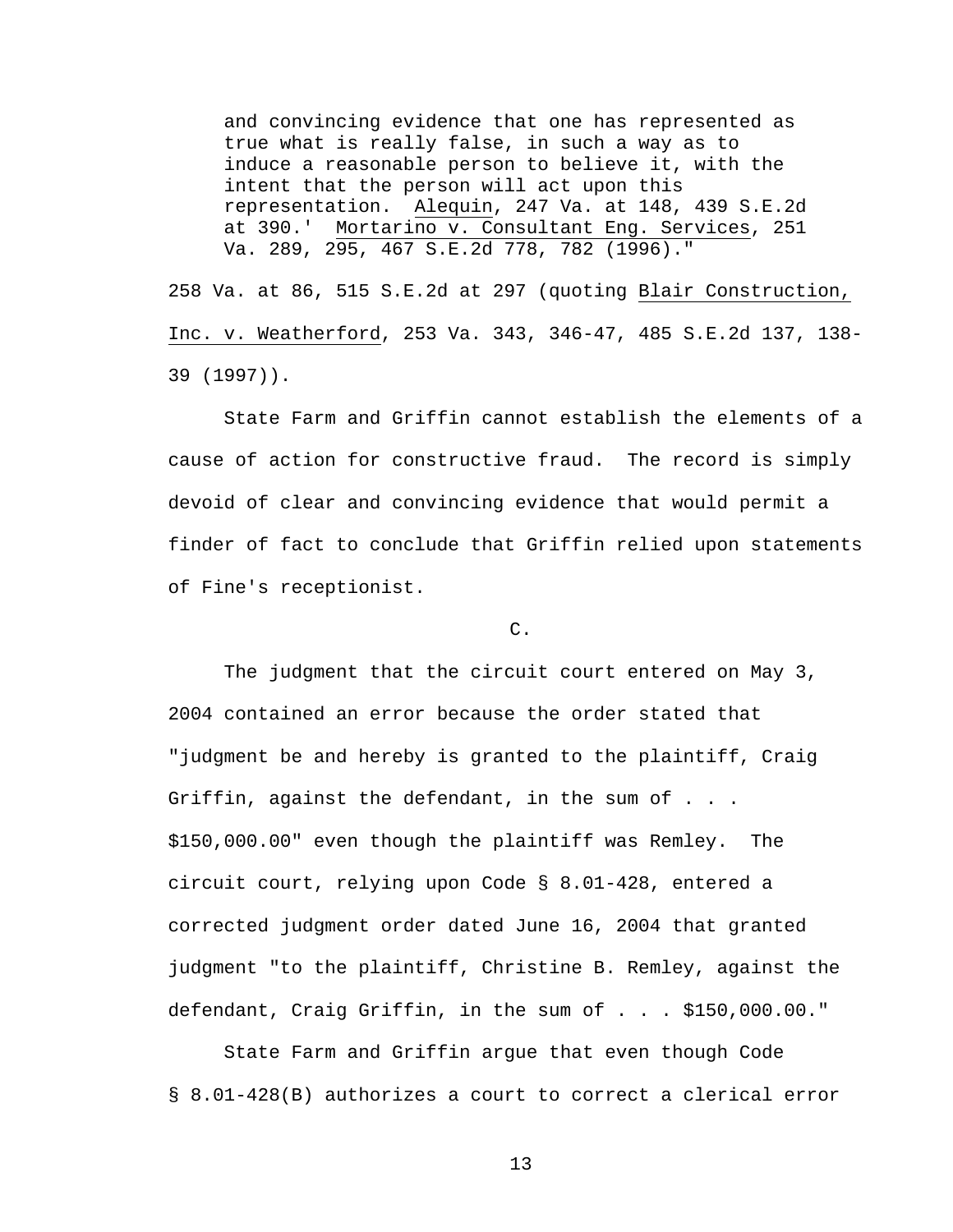in a judgment order at any time on its own initiative or upon motion of any party and after such notice as the court may order, the error in the default judgment dated May 3, 2004 actually rendered that order a nullity. Continuing, State Farm and Griffin assert that as "a result of the corrected judgment order, the [circuit court] retained jurisdiction over this [case] for at least an additional 21 days from June 16, 2004." Thus, State Farm and Griffin contend that the circuit court had jurisdiction to consider their motions to set aside the default judgment. We disagree.

 The error contained in the default judgment dated May 3, 2004 is clearly a clerical error. We have stated that "[s]crivener's or similar errors in the record, which are demonstrably contradicted by all other documents, are clerical mistakes." Wellmore Coal Corp. v. Harman Mining Corp., 264 Va. 279, 283, 568 S.E.2d 671, 673 (2002) (quoting Zhou v. Zhou, 38 Va. App. 126, 133, 562 S.E.2d 336, 339 (2002)). Clerical errors cause the court's record to fail to "speak the truth," Id.; School Board of the City of Lynchburg v. Caudill Rowlett Scott, Inc., 237 Va. 550, 555, 379 S.E.2d 319, 322 (1989).

 A review of the default judgment order in this case compels the reader to conclude that plaintiff in the case is Christine Remley, and the defendant is Craig Griffin. The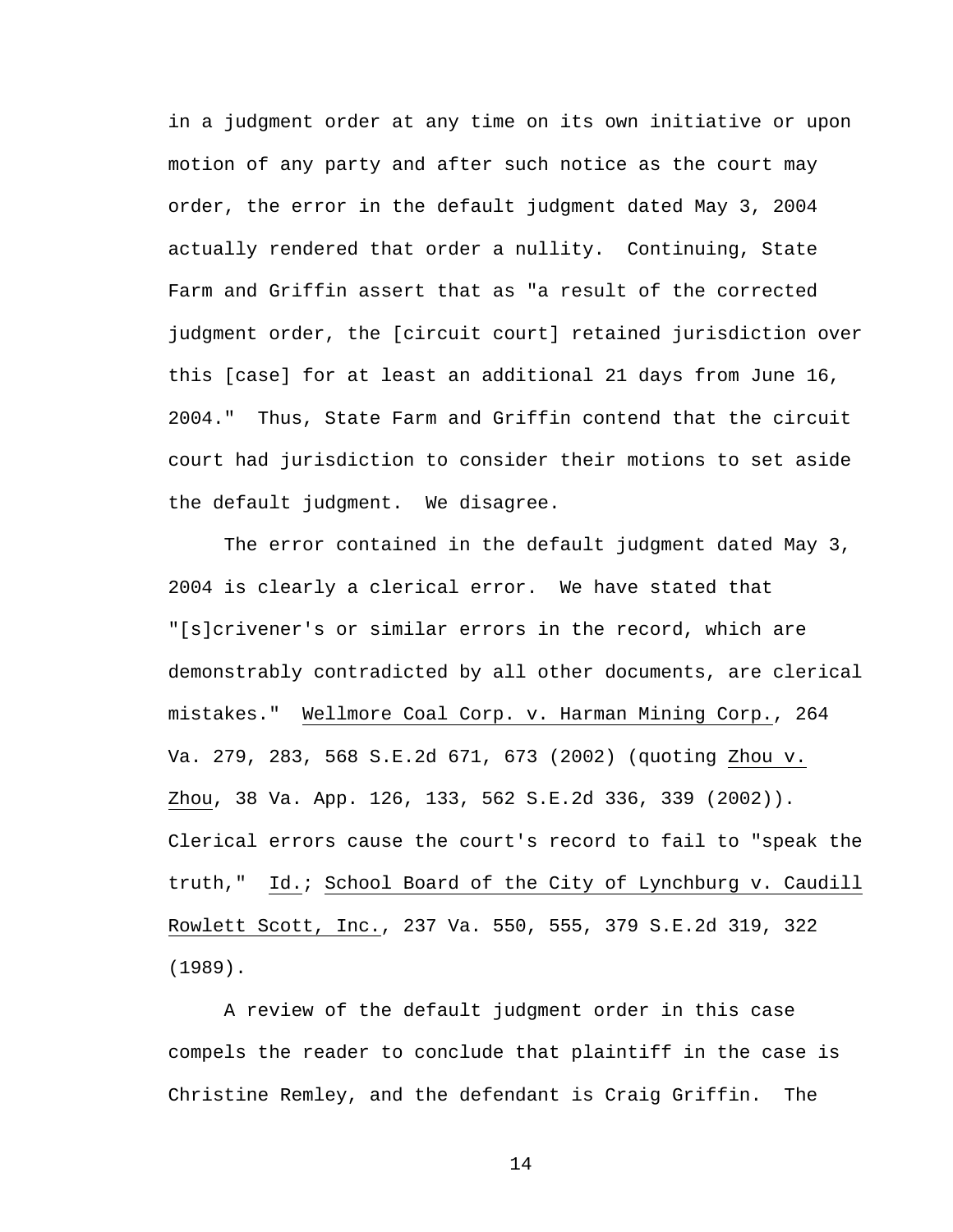order also informs the reader that the defendant failed to respond to the motion for judgment in the time required by statute and that the judgment is granted to the plaintiff against the defendant. A clerical error exists in the order because the defendant's name mistakenly modified the word "plaintiff."

### D.

 We disagree with State Farm's contention that the circuit court reacquired jurisdiction over all issues relating to plaintiff's motion for judgment when the circuit court entered the order of correction dated June 16, 2004. We hold that when a circuit court exercises jurisdiction pursuant to Code § 8.01-428, such jurisdiction is limited to the specific subjects set forth in paragraphs (A), (B), (C), or (D) of Code § 8.01-428. Once a court obtains jurisdiction pursuant to Code § 8.01-428, the court is not authorized to consider any issues that are not specifically set forth in this statute.

There are specific policy reasons that favor certainty of results in judicial proceedings, and we attach a high degree of finality to judgments, whether obtained by default or otherwise. See McEwen Lumber v. Lipscomb Bros. Lumber, 234 Va. 243, 247, 360 S.E.2d 845, 848 (1987). And, "we have consistently construed Code § 8.01-428 and its predecessors, which create exceptions to the finality of judgments,